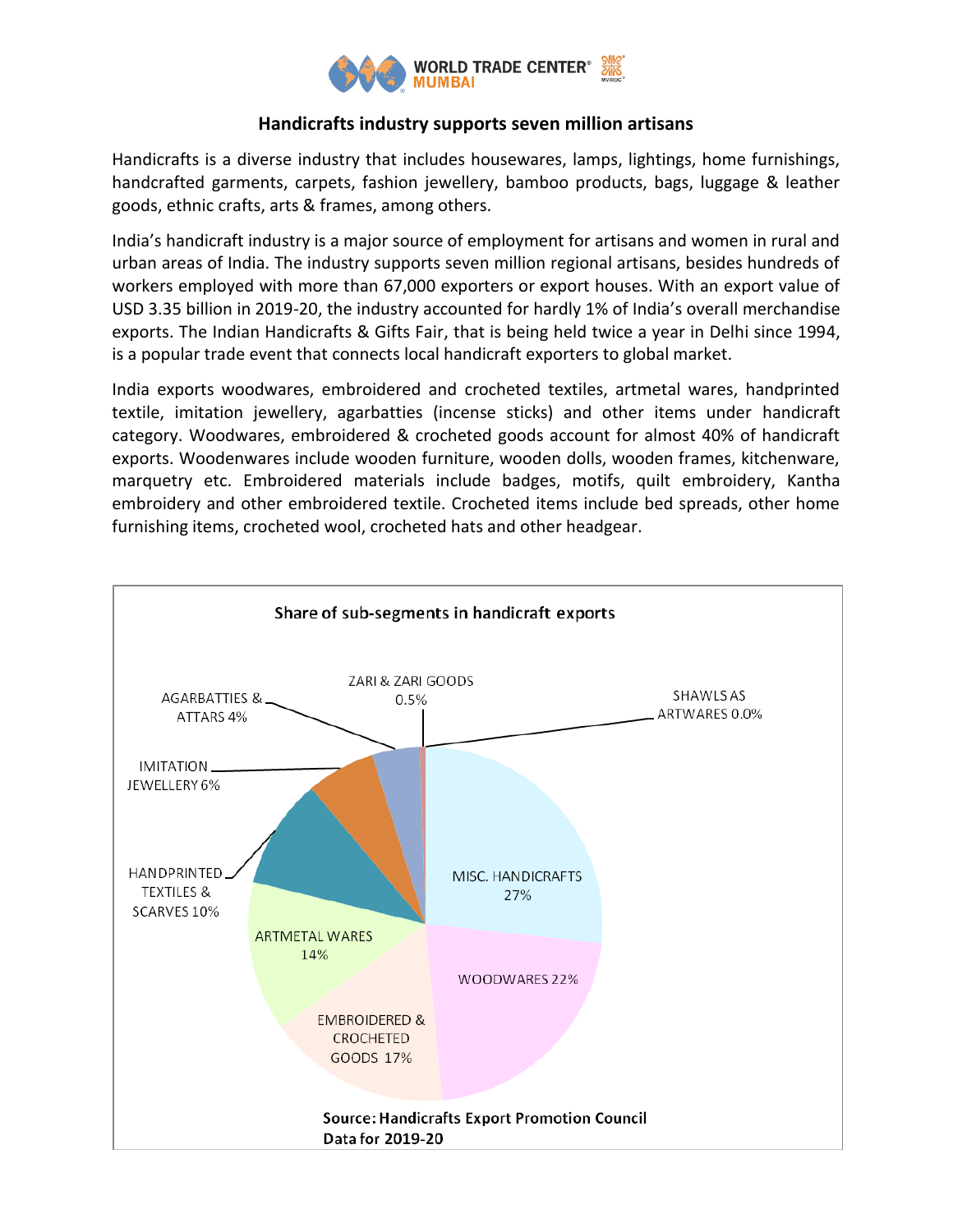

Handicraft exports declined 2.47% in 2019-20, in line with the contraction in overall merchandise exports. However, exports of agarbatties, embroidered or crocheted goods grew around 10%, while shipment of woodwares grew 2% during the year. Export of hand printed textile, imitation jewelery, zari & zari goods and miscellaneous handicrafts contracted in 2019- 20. USA, UK, UAE, Germany and Netherlands are major destinations for India's handicraft exports. Share of USA stood at 35%, while that of UK, Germany and UAE was 6.5% each. The Netherlands account for 4.51% of India's exports, followed by France (3.81%) and Australia (2.36%).

As with other sectors, the handicraft sector has also been severely affected by COVID pandemic. Exports of Indian handicrafts declined 40% during April-September 2020-21. Globally, demand for handicrafts may be muted in the near future because of the adverse impact of the pandemic on consumer spending. However, with focused intervention, the handicraft industry can recover from the pandemic-led contraction in exports. India should position itself as a reliable supplier of handicraft products in the global market as countries look for alternative supply chains in the post COVID world. Government of India's policy efforts to boost global competitiveness of domestic agarbatties and toys sector will also support revival of the industry.

### **Notifications**

### **PIB**

BRICS nations to collaborate on issues related to labour force

<https://pib.gov.in/PressReleseDetail.aspx?PRID=1663547>

Export of essential agro commodities grow 43% in April-September 2020

<https://pib.gov.in/PressReleseDetail.aspx?PRID=1663362>

## **DGFT**

Permission to export Bangalore Rose Onions and Krishnapuram Onions

[https://content.dgft.gov.in/Website/dgftprod/7a0518d8-8e63-48e5-b428-](https://content.dgft.gov.in/Website/dgftprod/7a0518d8-8e63-48e5-b428-373fa8a96209/Noti%2039%20Eng.pdf) [373fa8a96209/Noti%2039%20Eng.pdf](https://content.dgft.gov.in/Website/dgftprod/7a0518d8-8e63-48e5-b428-373fa8a96209/Noti%2039%20Eng.pdf)

#### **CBIC**

Countervailing duty on Flat rolled products of stainless steel imported from Indonesia